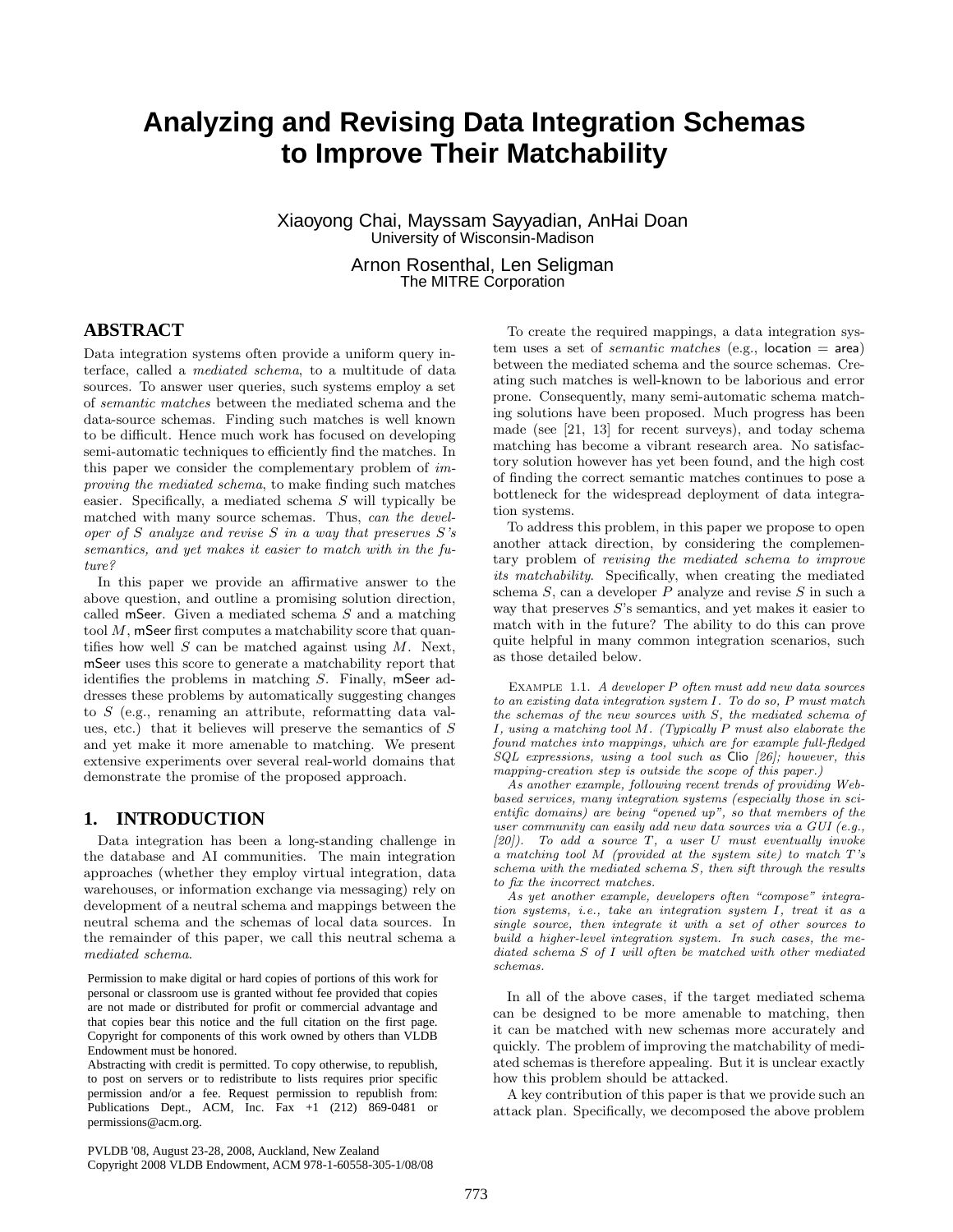into three well-defined subproblems. For each subproblem we then identified the main challenges and provided initial solutions. Finally, we demonstrated the promise of the approach, using extensive experiments on real-world data sets. Our work therefore can help to motivate further research in this novel approach to schema matching.

The setting for our current work is as follows. First, we focus on improving 1-1 matching (e.g., location  $=$  address) for relational mediated schemas, a common scenario in practice [21]. Besides its conceptual simplicity, 1-1 matching allows us to focus on analyzing the fundamental reasons for matching errors and thus provides a good starting point. We leave more complex matches and data representations as future work.

Second, we observe that in practice, when designing a mediated schema, developers often design multiple schemas: an *internal schema*  $S_i$ , serving to capture all relevant aspects of the integration domain, and one or several external schemas  $S_e^1, \ldots, S_e^n$ , serving as user query interfaces. Thus, our goal is to improve only the matchability of  $S_i$  (against which developers match source schemas or higher-level target schemas). This way, we can improve the accuracy of the matching process while respecting the very different design goals for the external schemas (e.g., being easy to understand and query).

Within the above setting, as the first subproblem, we consider how to define the notion of *matchability score*, which quantifies how well an internal mediated schema  $S_i$  matches future schemas using a given matching tool. Such a score has not been proposed before, and estimating it is a difficult challenge. To address this challenge, we propose to employ a synthetic workload W that approximates the set of future schemas and is generated automatically from  $S_i$ .

Using the above notion of matchability score, we then define and address the second subproblem: analyze different types of matching mistakes, and show how to produce a report that identifies potential matching mistakes of  $S_i$ . Given this report, a developer P can already revise  $S_i$  to address the mistakes.

Manually finding good revisions, however, is difficult and tedious. Hence, in the final subproblem, we consider how to automatically discover a good set of revisions, which can then be presented to P in form of a revised schema  $S_i^*$ . Developer  $P$  is free to accept, reject, or modify further these suggested revisions.

In summary, we make the following contributions:

- Introduce the novel problem of analyzing and revising mediated schemas to improve their matchability.
- Describe a clear decomposition of the above problem into three well-defined subproblems: estimating "matchability" of a mediated schema, producing a report that identifies potential matching mistakes of a mediated schema, and automatically discovering a good set of schema revisions (to improve matchability).
- Identify the key challenges underlying these subproblems, and provide initial solutions. These include a way to approximate the set of future schemas, an analysis of reasons for incorrect matching, a method to identify these reasons, and an algorithm to efficiently search for the most effective schema revisions.
- Establish the promise of the approach via extensive ex-

periments over four real-world domains with several matching systems. The results show that we can reveal fundamental reasons for incorrect matches and can revise mediated schemas to substantially improve their matchability.

# **2. PROBLEM DEFINITION**

We now describe the problem considered in this paper.

Multiple Mediated Schemas: We begin by considering the process of creating a mediated schema S. A developer  $P$  often wants  $S$  to satisfy multiple design objectives [22, 25]. Since  $S$  functions as a query interface,  $P$  often wants S to be *concise* (i.e., containing relatively few attributes), so that users can quickly comprehend and pose queries over S. At the same time,  $P$  also wants  $S$  to be *comprehensive*, i.e., to meet user requirements. Other design objectives for S include "attribute names and values should be easy for users to understand" and "the ordering of attributes should roughly reflect the orderings at the source schemas" (see [25] for more details).

Clearly, it is difficult to create a *single* schema  $S$  that satisfies all these *conflicting* objectives. So in practice  $P$  often creates multiple mediated schemas: an internal schema  $S_i$ and several external ones  $S_e^1, \ldots, S_e^n$  [22]. P designs the internal schema  $S_i$  to be comprehensive, and uses it to match with the source schemas.  $P$  designs the external schemas  $S_e^1, \ldots, S_e^n$  to be user query interfaces, and often defines them as views over the internal schema  $S_i$ .

Revising the Internal Mediated Schema: In this paper we will consider the above setting of multiple mediated schemas. In this setting, since  $P$  matches source schemas with only the internal mediated schema  $S_i$ , we will consider the problem of revising  $S_i$  to improve its matchability. Specifically, let  $M$  be the tool employed by developer  $P$  to match schemas (or by the system site to match the schemas of the sources supplied by users; see Example 1.1). Then we will revise  $S_i$  to improve its matchability with respect to  $M$ .

It is important to note that revising the internal mediated schema  $S_i$  this way would not affect other traditional design objectives. First, it would not affect the comprehensiveness of  $S_i$ , because we do not propose to drop or add any new attribute when revising  $S_i$  (see Section 5). And second, such revisions may necessitate revising the view definitions of external schemas  $S_e^1, \ldots, S_e^n$  (over  $S_i$ ). But it should not affect these schemas themselves, as well as the important design objectives placed on them (e.g., being concise, easy to understand, etc.).

A Problem Decomposition: Suppose developer P has created an initial version of the internal mediated schema  $S_i$ . Then to help P revise  $S_i$ , we envision providing three services: computing a matchability score, generating a report of potential matching mistakes, and suggesting schema revisions. For simplicity, we will call a system that provides these services mSeer (shorthand for "match seer").

As a start, P can simply ask mSeer to compute a score that quantifies how well  $S_i$  can be matched in the future, using  $M$ . This requires relatively little effort from  $P$  (just supplying  $S_i$  and M), and yet can already prove quite useful. For example, if the matchability score is low, then  $P$  may consider replacing matching tool  $M$ , or allotting more time for matching activities (in anticipation of having to correct more matching mistakes than initially expected).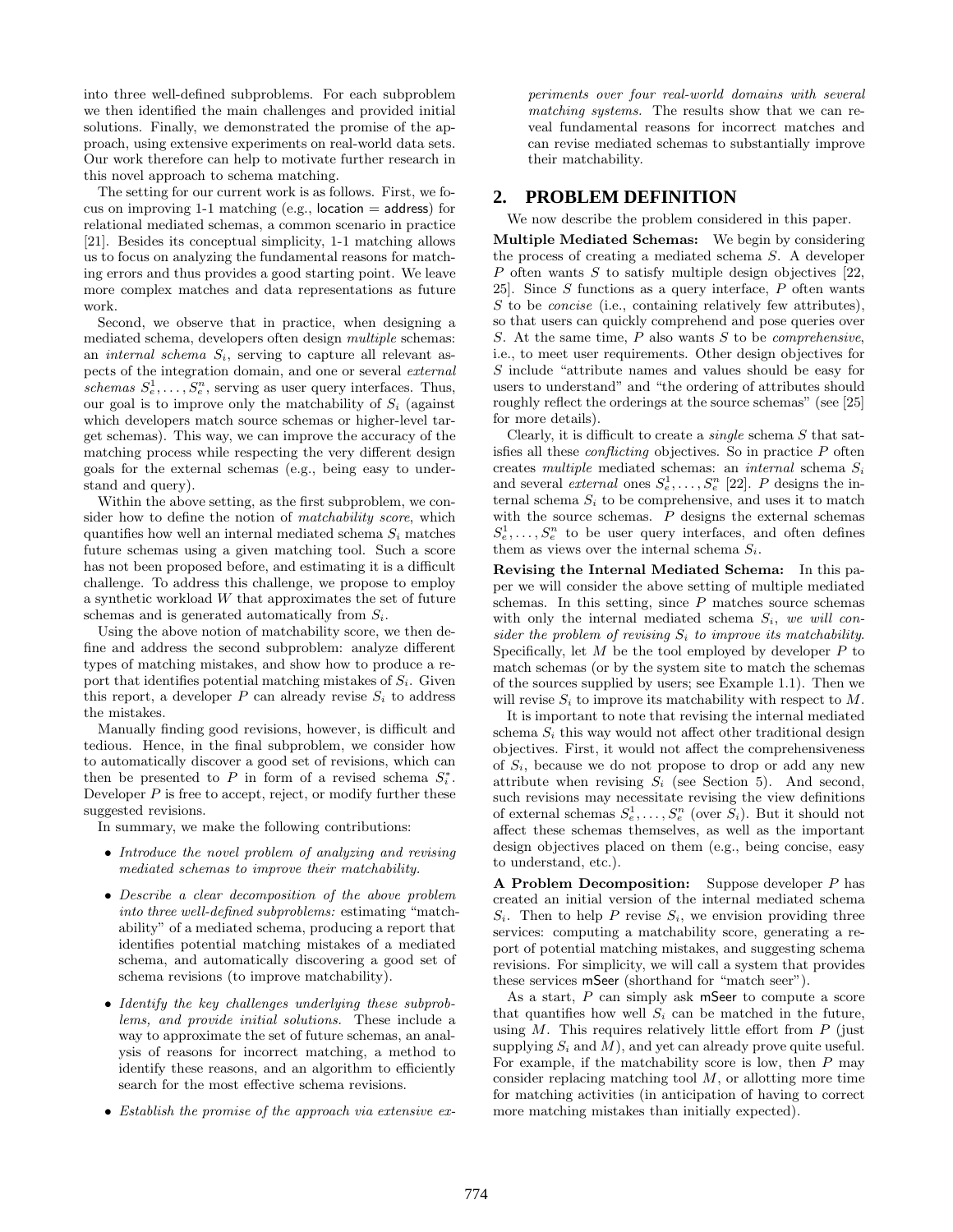Next, P can ask mSeer to generate a report that describes the potential matching mistakes and makes high-level suggestions for fixing them.  $P$  can then use the report to revise  $S_i$ . At the minimum, the report can alert P of "obvious" problems" (e.g., two attributes with almost identical names and very similar data values) that are hard to spot in a large mediated schema, thus allowing  $P$  to quickly fix them. But it can do much more. Section 6 shows how such reports can also identify non-obvious, yet important potential problems for matching.

Finally, even if P recognizes potential matching problems, it is often still far from obvious how best to revise  $S_i$ , given the large number of potential revisions, and the complex interaction among them. To address this problem,  $P$  can ask mSeer to suggest a revision of  $S_i$ . mSeer then searches a space of schemas judged to be semantically equivalent to  $S_i$ , to produce a schema  $S_i^*$  that has higher matchability than  $S_i$ . P can then accept, reject, or revise  $S_i^*$ .

We now describe the three mSeer services in detail.

# **3. SCHEMA MATCHABILITY**

In this section we introduce *schema matchability* and show how to estimate it. Henceforth, for simplicity, we will use the phrase "schema S" to refer to the internal mediated schema  $S_i$ , whenever there is no ambiguity.

#### **3.1 Defining Schema Matchability**

Recall from Section 2 that our goal is to improve the matchability of the internal mediated schema S with respect to a matching tool  $M$ . A reasonable way to interpret this notion of matchability is to say it measures on average how well  $S$  can be matched with future schemas, using  $M$ .

Specifically, let  $\mathcal{T} = \{T_1, \ldots, T_n\}$  be the set of all the future schemas that will be matched against  $S$  (of course, we often do not know T), and  $m(S, T, M)$  be the matchability score of  $S$  w.r.t.  $T$  and  $M$ . Then we can write

$$
m(S, \mathcal{T}, M) = \left[\sum_{T_i \in \mathcal{T}} \operatorname{accuracy}(S, T_i, M)\right] / n \tag{1}
$$

where  $accuracy(S, T_i, M)$  is the accuracy of matching S with  $T_i$  using  $M$ .

While in principle any measure of matching accuracy can be used, we will use  $F_1$ , a popular measure [11, 21], to define  $accuracy(S, T_i, M)$ . Specifically, suppose that applying M to schemas S and  $T_i$  produces a set of matches O. Then the accuracy of matching S and  $T_i$  using M is  $accuracy(S, T_i, M) = 2PR/(P + R)$ , where precision P is the fraction of matches in  $O$  that are correct, and recall  $R$ is the fraction of correct matches that are in O.

In addition to matchability, we also define the notion of matching variance, denoted as  $v(S, \mathcal{T}, M)$ , to capture the variance in the accuracy of matching  $S$  with future schemas:

$$
v(S, \mathcal{T}, M) = \left[\sum_{T_i \in \mathcal{T}} (m(S, \mathcal{T}, M) - accuracy(S, T_i, M))^2\right]/n.
$$

Our goal will be to revise  $S$  to maximize its matchability (breaking ties among revisions by selecting the one that produces the lowest variance). However, computing schema matchability and variance as defined above requires knowing the future schemas  $T_i$  as well as the *correct* matches between these schemas and  $S$  (without which we cannot compute precision  $P$  and recall  $R$ ). This is rarely possible.

| <b>EMPLOYEES</b> |            |              |        |  | <b>EMP</b> |                   |        |
|------------------|------------|--------------|--------|--|------------|-------------------|--------|
| id               | first-name | last-name    | salary |  | id         | name              | salary |
|                  | Mike       | <b>Brown</b> | 42,000 |  |            | Mike Brown        | 42K    |
| 2                | Jean       | Laup         | 64,000 |  | n          | Jean Laup         | 64K    |
| 3                | Bill       | Jones        | 73,000 |  | 3          | <b>Bill Jones</b> | 73K    |
| 4                | Kevin      | Bush         | 36,000 |  | 4          | <b>Kevin Bush</b> | 36K    |
|                  | (a)        |              |        |  |            | (b)               |        |

Figure 1: An example of schema perturbation

Hence, we show how to estimate schema matchability and variance using synthetic matching scenarios.

### **3.2 Estimating Schema Matchability**

We estimate schema matchability by adapting a technique proposed in the recent eTuner work [23]. eTuner attacks a very different goal, namely how to tune a matching system to maximize accuracy. It however also faces the problem of finding  $\mathcal{T} = \{T_1, \ldots, T_n\}$ , the future schemas that will be matched with S. eTuner solves this problem by applying a set of common transformation rules to the schema and data of S, in essence randomly "perturbing" S to generate a collection of synthetic schemas  $V = \{V_1, \ldots, V_m\}.$ 

EXAMPLE 3.1. Suppose that S consists of the sole table EM-PLOYEES in Figure 1.a. Then eTuner can apply the rule "abbreviating a name to the first three letters" to change the table name EMPLOYEES to EMP, then the rule "merging two neighboring attributes that share a suffix, and renaming it with their common suffix" to merge the first-name and last-name attributes, and the rule "replacing ,000 with K" to the data values of column salary of the table. The resulting table is shown in Figure 1.b.

The paper [23] describes an extensive set of such rules, including those that perturb (a) the set of tables (e.g., joining two tables, splitting a table), (b) the structure of a table (e.g., merging two columns, removing a column, and swapping two columns), (c) the names (e.g., abbreviating names, adding prefixes), and (d) the data (e.g., changing formats, perturbing values). We note that these rules are created only once by eTuner, independently of any schema S.

Since eTuner generates schemas  $V = \{V_1, \ldots, V_m\}$  from S, clearly it can trace the generation process to infer the correct matches  $\Omega = {\Omega_1, \ldots, \Omega_m}$  between these schemas and  $S$ . Hence, the set  $V$ , together with the correct matches, form a synthetic matching workload  $W = \{(V_i, \Omega_i)\}_{1..m}$  that is an approximation of the true future workload  $T$ .

The synthetic workload idea can be adapted directly to our current context. Given a schema  $S$ , we first perturb  $S$  to generate a synthetic workload  $W = \{(V_i, \Omega_i)\}_{1..m}$  (see [23] for the detailed algorithm). Next, we use  $M$  to match  $S$  with each schema  $V_i$  in W. Since we know  $\Omega_i$ , the correct matches between S and  $V_i$ , we can compute  $accuracy(S, V_i, M)$ . We then return the average of  $accuracy(S, V_i, M)$  over all schemas in  $W$  as our estimate of the true matchability score of  $S$ . We estimate the matching variance of S in a similar fashion.

Discussion: At a first glance, the idea of deriving a set of synthetic schemas from schema S might seem counterintuitive. One may question if it can effectively approximate the future schemas.

We believe that in the absence of *any* additional information, this provides a reasonable way to do it. (It is unclear what other alternatives we can consider.) While synthetic workloads differ from real future workloads, they do capture common variations in schema design. Moreover, although matchability scores estimated with synthetic workloads vs.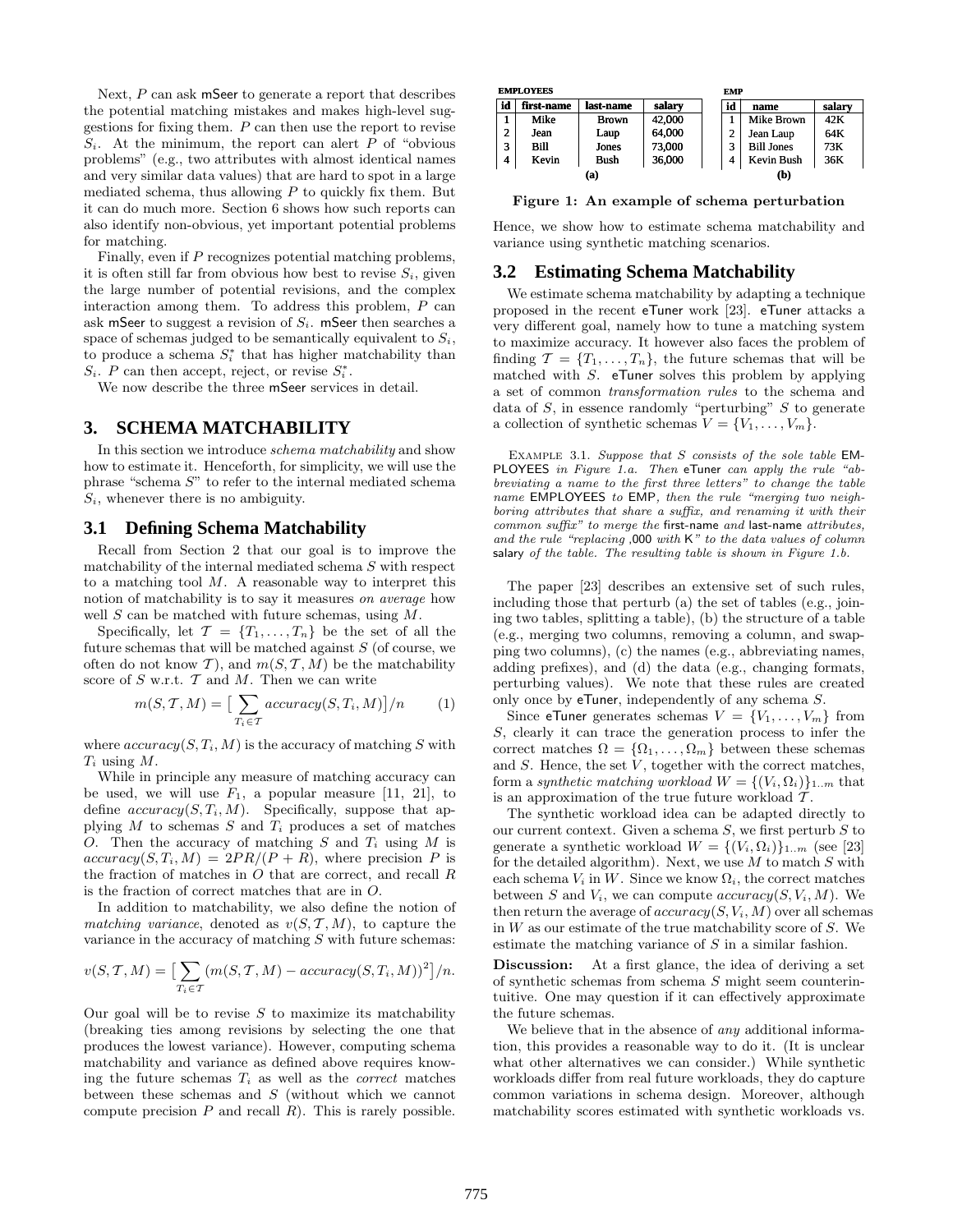real future workloads will differ, we only need the matchability rankings to be similar (and they often do, see Section 6), in order to revise  $S$  effectively. Of course, if developer  $P$  has additional knowledge about the future workload, then P can create additional transformation rules to capture those.

One may also question if the so-derived schema pairs would be easy to match. The answer is no, as it turns out that "reverse engineering" the process is quite difficult, given that the rules are randomly applied. We note that synthetic scenarios like these have recently also been used in competitions on ontology matching (oaei.ontologymatching.org).

Perhaps a useful perspective we can take on the use of synthetic schemas is that they provide a reasonable set of "test cases" to estimate how good our solutions are. In other words, if our solutions cannot even handle synthetic schemas, then how much confidence we would have that they can handle the real ones?

Finally, we note that the above matchability estimation process requires data instances for schema S. To maximize accuracy, schema matching systems increasingly make use of such data instances [21]. Hence, we want to analyze both the schema and data of S and propose changes to both. To do so, mSeer requires developer  $P$  to supply several sample data instances for  $S$  (as a part of the input). Section 6.6 shows that mSeer works well with only a few (3-5) instances, thus not imposing an excessive burden on developer P.

# **4. ANALYZING SCHEMA MATCHABILITY**

We now describe the report generator, the second mSeer service. Given an internal mediated schema S, the generator produces a report that lists the matchability and variance of S and the main reasons for matching mistakes.

Example 4.1. Figure 2 shows such a report. The report first describes schema S and the matching system M (e.g., Product1 and iCOMA in this case, see Section 6). Next, the report shows that S has a matchability 0.76 and variance 0.09 (over a synthetic workload of 20 schemas).

Next, the report tries to explain why S obtains a somewhat low matchability of 0.76. A reasonable way to explain this is to list the attributes of S, together with their matchability scores (so that developer  $\tilde{P}$  can get a sense about which attributes of  $S$  are difficult to match).

The matchability score of an attribute can be defined in a similar fashion to that of a schema (see Section 3.1). Then it can be estimated as follows. Let s be an attribute of S. Suppose that when matching S with schemas  $V_1, \ldots, V_n$  of a synthetic workload  $W$  using a matching system  $M$  we obtain a set  $K$  of matches that involve  $s$  (i.e., matches of the form  $s = t, t \in V_i, i \in [1, n]$ . Then s's estimated matchability with respect to W and M is  $m(s, W, M) = 2PR/(P + R)$ , where  $P$  is the fraction of matches in  $K$  that are correct, and  $R$  is the fraction of correct matches involving  $s$  (and between S and the  $V_i$ 's) found in K.

The report shows the most-difficult-to-match attributes first, to help the developer  $P$  quickly identify those. For example, the report in Figure 2 shows that attribute discount is the most difficult to match, with matchability 0.47.

Still, just showing that discount is difficult to match is not very informative for P. Hence, the report goes one step further, trying to explain the common matching mistakes involving discount and make suggestions on how to fix them. In Figure 2, the report lists two reasons  $R_1$  and  $R_3$  for discount. Reason  $R_1$  for example states that  $\mathsf{iCOMA}\mathsf{predicted}$ 



Figure 2: A sample matchability report

spurious matches for discount, such as discount  $=$  discontinued. To fix this mistake, the report suggests to pick a more distinctive name for discount. Section 6 provides examples of mistakes identified and suggestions made by the report on real-world schemas.

In the rest of this section we will first identify a set of common matching mistakes. Then we describe how to generate a report such as the above one.

# **4.1 Common Matching Mistakes**

In what follows, we use the term appearance to refer to the name and the data format of an attribute. We divide matching systems into local and global ones, and start our analysis with the local ones.

#### *4.1.1 Mistakes with Local Matching Systems*

A local matching system M matches two attributes s and t by analyzing their appearances to compute a similarity score  $sim(s, t)$ , then declaring  $s = t$ , if  $sim(s, t) \geq \epsilon$  for a pre-specified  $\epsilon$ . M is local in that it decides if s matches t based solely on  $sim(s, t)$ , not on any other matches (as global systems that we describe later do). Examples of such systems include many of those from the COMA++ matching library [3], the LSD basic system (without the constraint handler) [12], and Semint [16].

Now consider applying  $M$  to schemas  $S$  and  $V$ , where  $V$  is a synthetic schema, and consider attribute  $s \in S$ . Matching mistakes involving s fall into three cases:

Case 1. Predict a Spurious Match:  $s = none$ , i.e., it has no match, but M predicts  $s = t$ , where  $t \in V$ . This implies that  $sim(s, t) \geq \epsilon$ . The fundamental reason is that

 $R_1$ : the appearances of two non-matching attributes s and t are too similar.

To solve this problem, we should change the appearance of s to "move it away" from t. This can reduce  $sim(s, t)$ , thereby reducing the chance that  $M$  matches  $s$  with  $t$ . For example, if s has name "elec." (shorthand for "elective") with values "yes" and "no", and t has name "electricity" also with values "yes" and "no", then their appearances are too similar. To address this, we can expand s's name to "elective" and use values "1" and "0". As another example, if s has name "salary" with values "53000", "65500", etc., it can be easily confused with "zip code" (with values "53211", "60500", etc.), if in computing similarity scores  $M$  gives data value similarities a large weight. To address this, we can insert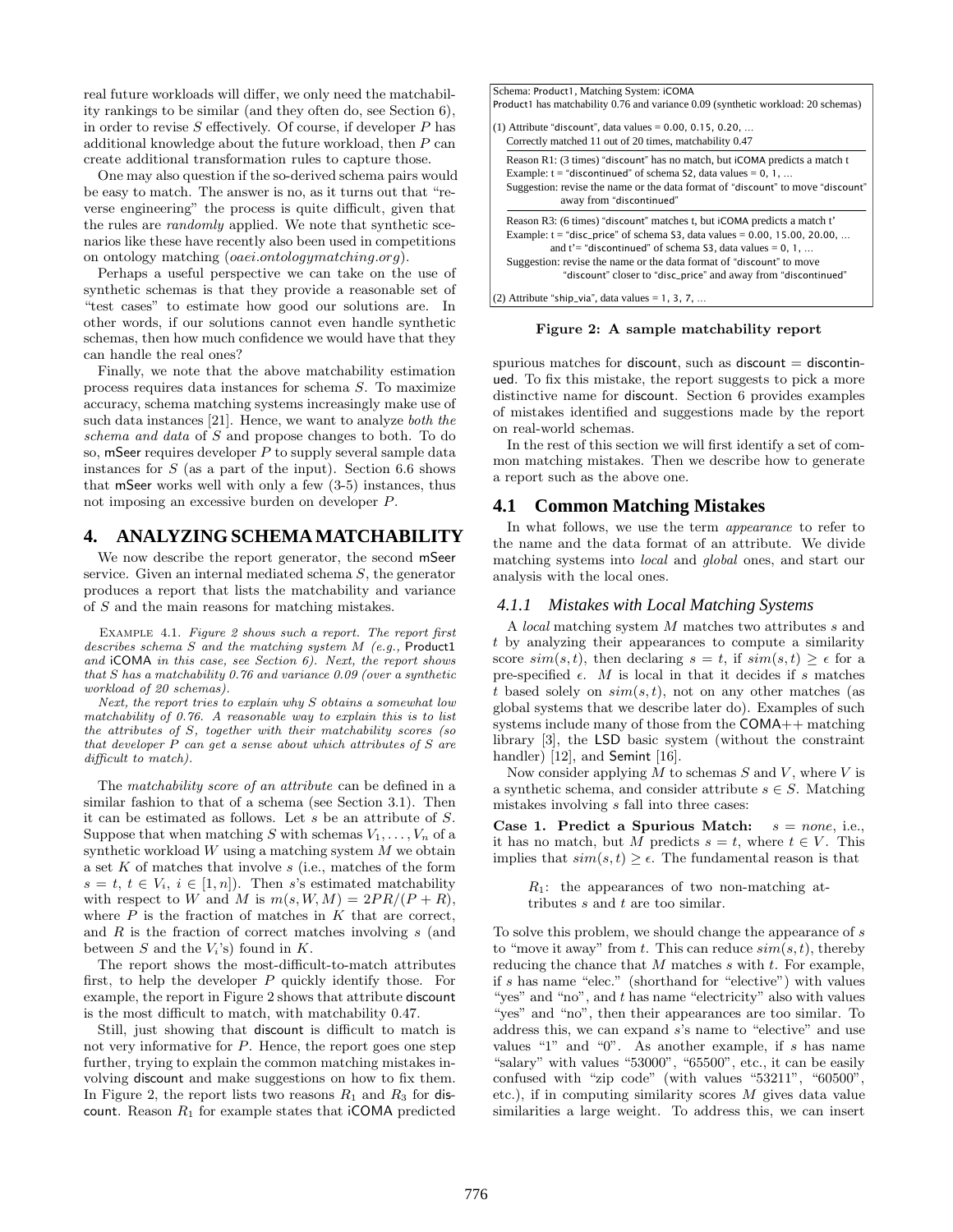into the data values of s characters that never occur in zip codes (e.g., change "53000" into "53,000") to "pry" these two attributes apart.

**Case 2. Miss a Match:**  $s = t$ , but M predicts  $s = none$ . This implies  $sim(s, t) < \epsilon$ . The fundamental reason is that

 $R_2$ : the appearances of two matching attributes s and t are very different.

Examples include "yes/no" vs. " $1/0$ ", and "02.07.07" vs. "Feb 07, 2007". This is the reverse of Case 1. To solve this, we can change  $s$ 's appearance to "bring it closer" to  $t$ . In many cases, however, this will not completely solve the problem. To see why, consider the following example.

Example 4.2. Suppose the synthetic workload W contains 100 attributes that match s: 60 attributes with data values "yes/no", and  $40$  with data values " $1/0$ ". Then no matter how we change s's data format, to "yes/no" or to " $1/0$ ", M will fail to match s in at least  $40\%$  of the cases.

Fundamentally, the problem is that in the future schemas, the attributes that match s can appear in many different formats. Hence if s appears in just a single format, it may fail to match many such attributes. To address this problem, we propose a multi-appearance representation, which we will discuss shortly.

Case 3. Predict a Wrong Match:  $s = t$ , but M predicts  $s = t'$ . The mistake in this case is two-fold. First, M fails to predict the correct match  $s = t$ , which implies  $sim(s, t) < \epsilon$ . Second, M predicts instead a wrong match  $s = t'$ , which implies  $sim(s, t') \geq \epsilon$ . Thus the reason is that

 $R_3$ : s is more similar to a non-matching attribute  $t'$ , and less so to matching attribute  $t$ .

To avoid this, we should change the appearance of s such that it moves "closer" to t, to increase  $sim(s, t)$ , and "away" from  $t'$ , to reduce  $sim(s, t')$ . This case thus in a sense combines Case 1 and Case 2.

Changing the appearance of s is relatively easy when t and  $t'$  are quite different. The more similar  $t$  and  $t'$  are, the more difficult this task becomes. In the extreme case, when  $t$  and t ′ are "almost identical" in their appearances, such changing may be impossible. For example, let s be "stime" (shorthand for "start time"). Suppose  $t$  and  $t'$  are "time1" and "time2", respectively, and suppose that all three attributes  $s, t$  and  $t'$  have very similar values (e.g., "3:05am", "4:00pm", etc.). Then  $t$  and  $t'$  are so similar that it is virtually impossible to change s so that it would have a higher chance of matching correctly. Fundamentally, this is because the future schema T is ill-designed, by having two almost identical attributes. In this case, there is not much we can do on schema S.

#### *4.1.2 Mistakes with Global Matching Systems*

A *global* system  $M$  matches two attributes  $s$  and  $t$  by examining not just their appearances, but also external information, such as domain constraints [12] and special filters [18]. M exploits such information to revise similarity scores and match selections.

With a global system  $M$ , matching mistakes involving  $s$ still fall into Cases 1-3 described earlier. However, the underlying reason for a mistake may be quite different. Consider for example Case 2:  $s = t$ , but M predicts  $s = none$ . If  $M$  is local, then by the definition of local systems, we know



Figure 3: A matching scenario in a global system

that  $sim(s, t) < \epsilon$  and that this is the fundamental reason why M misses match  $s = t$ .

However, if M is global, the reason for missing  $s = t$  may be rather involved. It may even be the case that  $sim(s, t)$  $\epsilon$  and yet M suppresses  $s = t$ , perhaps because t has been matched with another attribute  $s'$  and hence can no longer be matched with s, due to some constraint. In general, matches in a global system can influence one another in a rather complex fashion, as the following example illustrates:

Example 4.3. Figure 3 shows a matching scenario with attributes  $s_1, \ldots, s_n$  and  $t_1, \ldots, t_n$  of S and V, respectively. Here an edge  $s_i - 0.7 - t_j$  denotes that  $sim(s_i, t_j) = 0.7$ ; there is no edge between  $s_i$  and  $t_j$  if  $sim(s_i, t_j) = 0$ .

Suppose that a global matching system M imposes the constraint that each attribute participates in at most one single match  $(e.g., [18])$ . Suppose further that M starts by selecting as a match the edge with the maximum score, and hence predicts  $s_1 = t_1$ . Since  $t_1$  is already involved in this match, M has no choice for  $s_2$  but to predict  $s_2 = t_2$ , and so on, until it predicts  $s_n = t_n$ . Now suppose that the correct matches are  $s_n = t_{n-1}, s_{n-1} = t_{n-2}, \ldots, s_2 = t_1, \text{ and } s_1 = t_n.$ Then clearly the incorrect decision to match  $s_1$  and  $t_1$  has caused a chain of cascading matching errors, all the way to  $s_n$  and  $t_n$ .

Because of such cascading errors, pinpointing the exact reasons for matching mistakes of global systems can be very difficult. Consequently, we currently focus on identifying some common reasons for mistakes, rather than conducting a comprehensive mistake analysis for global systems.

Specifically, when Case 2 or Case 3 happens (i.e.,  $s = t$ , but M predicts  $s = none$  or  $s = t'$ , and  $sim(s,t) \geq \epsilon$ , clearly Reasons  $R_1 - R_3$  do not apply. In this scenario, we have observed that a very common reason is that

 $R_4$ : s is dominated by an attribute  $s' \in S$ .

By "dominating", we mean that  $sim(s', t) \geq sim(s, t)$  (recall that  $t$  is the correct matching attribute for  $s$ ). In this case,  $M$  often incorrectly matches  $s'$  with  $t$ . Then, due to a constraint such as "each attribute can participate in a single match",  $M$  can no longer match  $s$  with  $t$ . Consequently, it either declares  $s = none$ , leading to a mistake of Case 2, or  $s = t'$ , leading to a mistake of Case 3.

An extreme example of the domination scenario is when s and s' are "almost identical" (e.g., "time1" and "time2", with very similar data values "3:05am", "4:00pm", etc.). In this case,  $s = t$  and  $s' = t$  often have identical similarity scores, and M ends up guessing wrong 50% of the time.

To address the domination problem, we should change the appearances of  $s'$  and  $s$  so that  $s$  is "moved closer" to  $t$  and  $s'$  is "moved away" from  $t$ .

Summary: Table 1 briefly lists the conditions, likely reasons, and suggestions we have discussed so far, for both local and global systems. The first row of this table, for example, states that if  $s = none$ , but M predicts  $s = t$ , and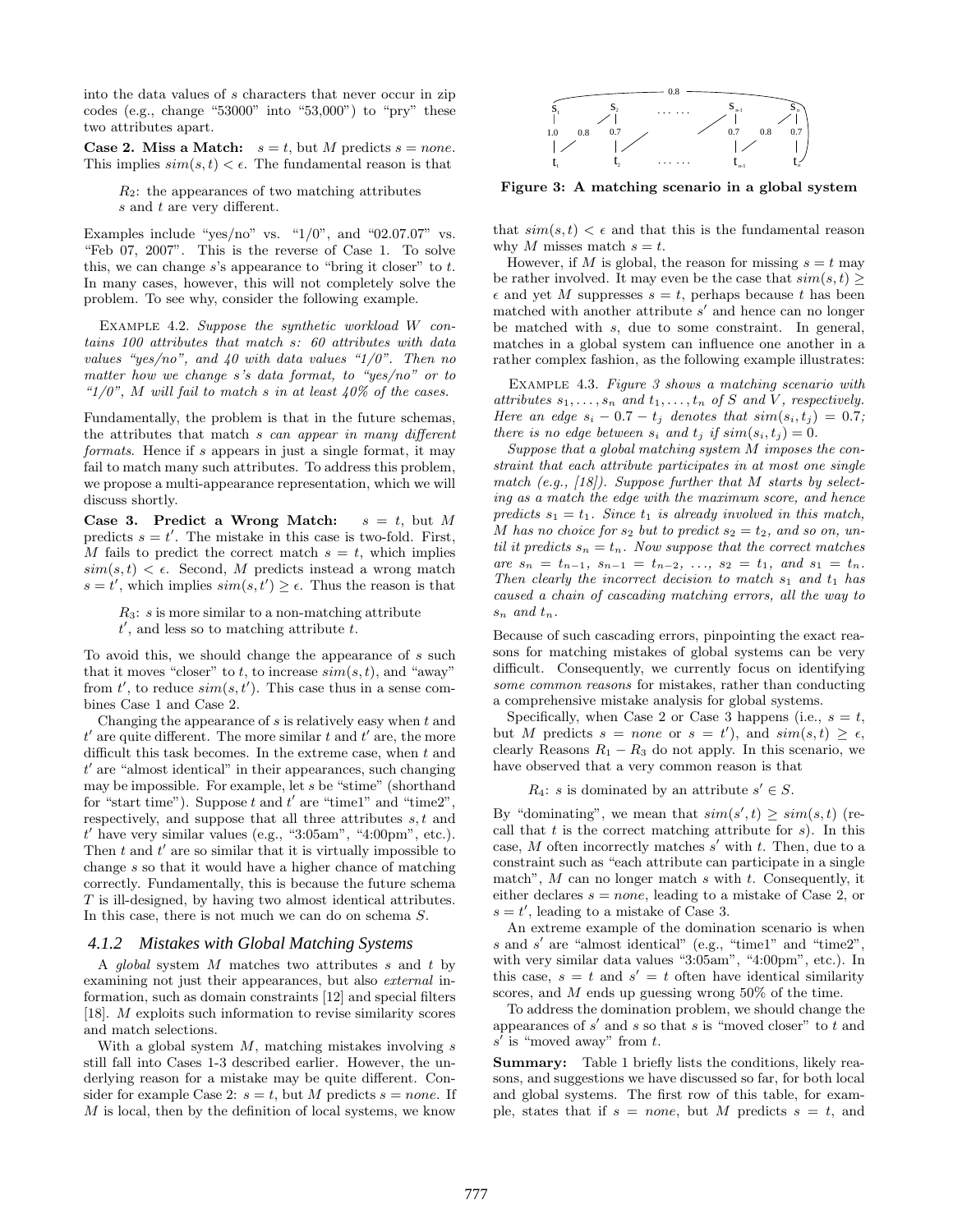|                                                                 | <b>Conditions</b>                                                              | Likely Reasons | <b>Suggestions</b>                                                             |  |
|-----------------------------------------------------------------|--------------------------------------------------------------------------------|----------------|--------------------------------------------------------------------------------|--|
| $s = none$ , predicts $s = t$<br>$\sin (s, t) \geq \varepsilon$ |                                                                                | $R_{1}$        | (a) move s away from t                                                         |  |
|                                                                 | $sim(s, t) < \varepsilon$                                                      | $R_{2}$        | (a) bring s closer to t (consider multi-appearance representation (MAR) for s) |  |
|                                                                 | $\sin(s, t) \geq \varepsilon$ ,<br>$\exists s' s.t. sim(s', t) \geq sim(s, t)$ | $R_4$          | (a) move s closer to t (consider MAR)                                          |  |
| $s = t$ , predicts $s = none$                                   |                                                                                |                | (b) move s' away from t                                                        |  |
|                                                                 |                                                                                |                | (c) check if $\exists$ s' such that s and s' are highly similar                |  |
|                                                                 |                                                                                | $R_3$          | (a) move s closer to t (consider MAR), and away from t'                        |  |
|                                                                 | $\sin(s, t) < \varepsilon \leq \sin(s, t')$                                    |                | (b) but, check if t and t' are highly similar                                  |  |
| $s = t$ , predicts $s = t'$                                     | else if $\exists s$ 's.t.<br>$\sin(s', t) \geq \varepsilon$ $> \sin(s, t)$     | $R_4$          | (a) move s closer to t (consider MAR)                                          |  |
|                                                                 |                                                                                |                | (b) move s' away from t                                                        |  |
|                                                                 |                                                                                |                | (c) check if $\exists$ s' such that s and s' are highly similar                |  |

Table 1: Conditions, reasons, and suggestions used in report generation

 $sim(s,t) > \epsilon$ , then  $R_1$  is a likely reason, and developer P should consider changing the appearance of s to "move it away" from t. The report generator uses this table to identify likely matching mistakes (see Section 4.2).

#### *4.1.3 Multi-Appearance Representation*

We have seen from the discussion in Case 2 that in the future schemas the attributes that match  $s \in S$  can appear in many different formats. Hence if s appears in just a single format (as is the case today), it may fail to match many such attributes. To address this problem, we experimented with a *multi-appearance representation (MAR)* for such an attribute s, by creating different relational views over s, and enforcing the constraint that any attribute that matches one of these views must also match s.

To illustrate, consider again Example 4.2. Suppose s is "waterfront" with values " $1/0$ ". Then we can create a view  $v_1$  over s, with name water front<sub>1</sub> and data values "yes/no", then treat  $v_1$  as another attribute of schema S. Next we enforce the constraint that any attribute  $t$  that matches  $v_1$ must also match s, and vice versa. This ensures that no matter whether t takes values "yes/no" or " $1/0$ ", we can match t with s.

Creating such views in relational schemas should incur a moderate effort from developer P, and the views do not have to be kept up-to-date by the minute, for matching purposes. It is important to note that instead of creating views,  $P$  can also simply record in a text document that " $s$  can also take "yes/no" values". However, no matching systems can exploit such textual information effectively today. Instead, virtually all of them have focused on exploiting the schema and data of attributes. Hence, we feel that capturing such information in views makes it more "understandable" to matching systems.

In theory, for an attribute s, we can create as many views as necessary, to capture all of s's possible future appearances. However, doing so can often make s "confusable" with other attributes, and hence can quickly decrease matching accuracy (e.g., by causing Case 1 or Case 3). Hence, developer  $P$  can propose such views for  $s$ , but  $P$  should let mSeer decide which views to keep. The experiment section shows that the use of such views as decided by mSeer can significantly improve matching accuracy.

# **4.2 Generating a Matchability Report**

We are now in a position to describe the end-to-end working of report generation. Given a schema  $S$ , mSeer first generates a synthetic workload W. Next, mSeer applies the matching tool  $M$  to match  $S$  and schemas in  $W$ , then computes S's matchability and variance for the report.

Next, mSeer analyzes the above matching results to compute matchability scores for all attributes in S, and then displays these attributes in increasing order of their scores. For each attribute s, mSeer then generates an analysis as follows.

Let  $I$  be the set of all incorrect matches involving  $s$  (from workload  $W$ ). mSeer finds the reason for each of these incorrect matches. Currently these reasons are  $R_1-R_4$  in Table 1 (or  $OTHER$  if none applies). mSeer then groups matches in I based on their reasons, producing at most five groups. Next, mSeer reports each group as a triple  $(R, E, S)$ : R is the reason,  $E$  is a concrete example to illustrate the reason, and  $S$  is a suggestion (to be described below). mSeer lists triples  $(R, E, S)$  in decreasing order of the corresponding group size (i.e., the number of matches in the group).

Within each group,  $m$ Seer selects as example  $E$  the incorrect match m that can be fixed most easily, since developer  $P$  seems likely to attempt to fix  $m$  first. Specifically, for group  $R_1$ , mSeer picks m with the lowest similarity score. For  $R_2$ , it picks m with the highest similarity score. For  $R_3$ , where  $s = t$ , but M predicts  $s = t'$ , it picks m that minimizes  $[sim(s,t') - sim(s,t)]$ . For  $R_4$ , where s is dominated by s', it picks m that minimizes  $[sim(s',t) - sim(s,t)].$ mSeer then generates suggestion  $S$  by replacing variables in suggestion template with those in example E.

# **5. IMPROVING SCHEMA MATCHABILITY**

Given a schema S, developer P can employ the report generator as described earlier to identify potential matching mistakes of  $S$ , then revise  $S$  to address these mistakes. Manually finding good revisions, however, is difficult and tedious. The revision advisor, the third mSeer service, addresses this problem. It automatically discovers a good set of revisions, then presents them to  $\overline{P}$ , in form of a revised schema  $S^*$ . P is free to accept, reject, or modify further these suggested revisions.

We now describe the revision advisor. Clearly, the advisor can only suggest revisions that retain the semantics of S (e.g., it cannot suggest P to drop an attribute). Hence, we start by defining the notion of semantically equivalent transformation rules (or SE rules for short). Later we describe how the revision advisor finds a good set of SE rules to apply to S.

### **5.1 SE Transformation Rules**

Let r be a transformation rule and  $r(S)$  be the schema obtained by applying  $r$  to a schema  $S$ . Intuitively, we say that r is a *semantically equivalent (SE)* rule if for any schema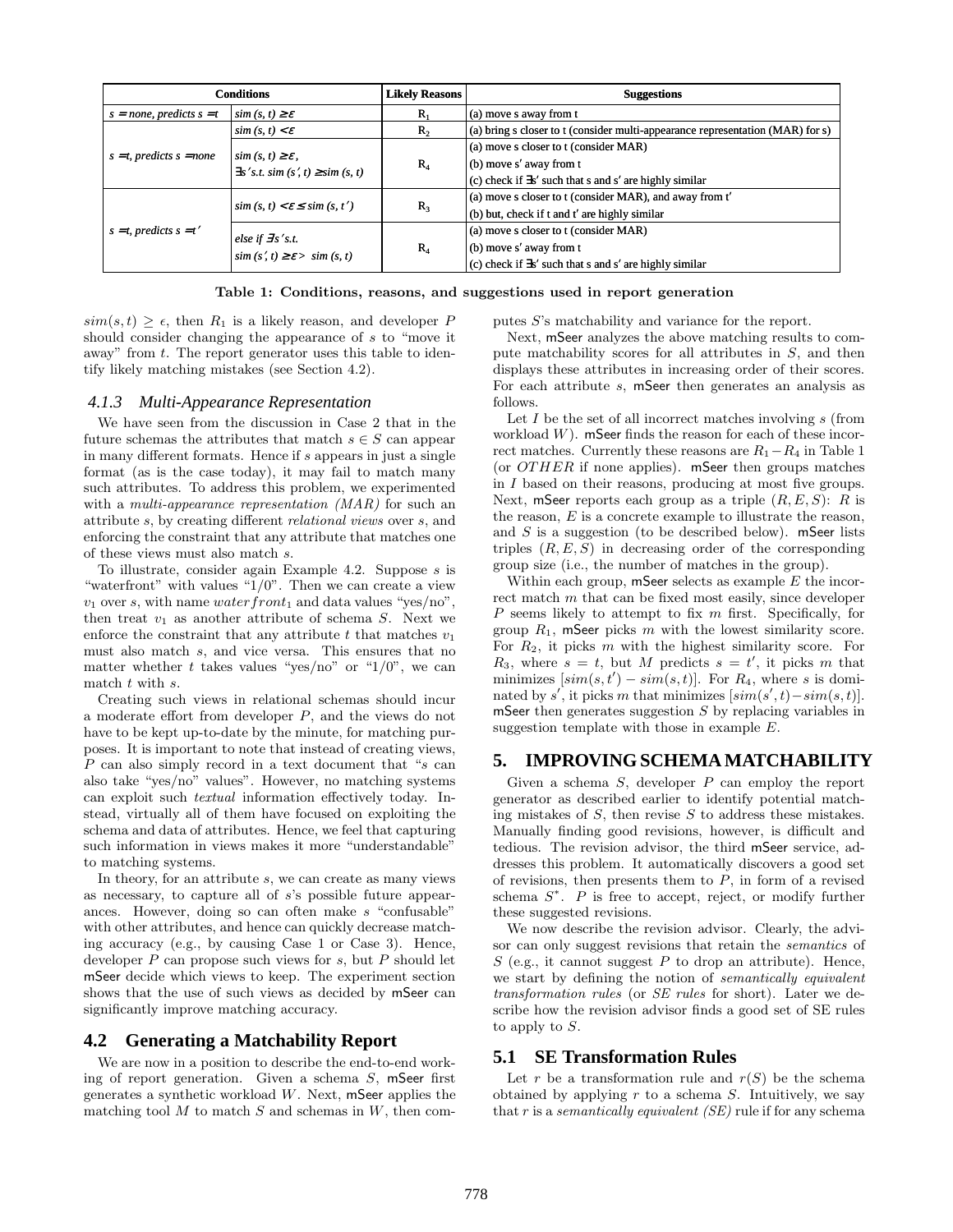| <b>Categories</b> | Sub-categories                  | <b>Rules</b>           | <b>Descriptions</b>                                                                                     |  |
|-------------------|---------------------------------|------------------------|---------------------------------------------------------------------------------------------------------|--|
| <b>Structure</b>  | Schema-level                    | merge-two-tables       | Merges two tables based on their join path to create a new table.                                       |  |
|                   |                                 | split-table            | Splits a table into two, and duplicates key attributes in both tables.                                  |  |
|                   | Table-level<br>merge-attributes |                        | Merges multiple attributes into one (e.g., merging Day, Month, Year into Date).                         |  |
|                   | Syntactic                       | prefix-table-name      | Adds the table name to the attribute name as prefix.                                                    |  |
|                   |                                 | drop-prefix            | Drops the first token of the name (e.g., ContactName $\rightarrow$ Name).                               |  |
| Name              |                                 | append-data-type       | Appends the data type of the attribute to its name (e.g., appending Phone to attribute Office).         |  |
|                   | Dictionary-based                | expand-abbreviation    | Expands common abbreviations (e.g., $Qty \rightarrow Quantity$ ).                                       |  |
|                   |                                 | expand-acronym         | Expands acronyms (e.g., SSN $\rightarrow$ SocialSecurityNumber).                                        |  |
|                   |                                 | use-synonym            | Uses synonyms (e.g., PostalCode $\rightarrow$ Zip).                                                     |  |
| Data              | <b>Numeric</b>                  | convert-unit           | Converts the unit of the numbers (e.g., Price = "14,500" $\rightarrow$ Price = "14.5 K").               |  |
|                   | Categorical                     | change-category-values | Converts categorical value representation (e.g., Fireplace = "yes/no" $\rightarrow$ Fireplace = "1/0"). |  |
|                   | Special-type                    | change-data-format     | Changes data formats of special data types (e.g., Date = " $12/4$ " $\rightarrow$ Date = "Dec. 4").     |  |

Table 2: Classification of SE transformation rules

 $S, S$  and  $r(S)$  are semantically equivalent, i.e., creator  $P$  can use  $r(S)$  instead of S in his or her application.

SE rules fall into two categories: domain-independent and domain-dependent. Examples of domain-independent rules are "replacing data values "yes" with "1" and "no" with "0"", and "abbreviating a table name to its first three letters". Other examples include rules that cover special data types, such as "if  $s$  is a date attribute, then reformat  $s$ 's values as " $06/03/07$ "", and "if s is a price, then insert " $\mathcal{F}$ " to front of data values". To use such rules, we must recognize the type of an attribute (e.g., date, price, etc.). To do so, we employ a set of type recognizers, as described in [9]. Finally, an example of domain-dependent rules is "replacing attribute name "gName" with "gene-name"".

We have created a large set  $E$  of domain-independent rules, to be used in the current mSeer implementation and for our experiments. These rules are created only once, when building mSeer, not once per schema S. We omit a detailed description of  $E$  for space reasons, but show a high-level description in Table 2.

It is important to emphasize that this set of rules is not meant to be comprehensive. New rules can easily be added to the set, including domain-dependent ones supplied by P. However, the current set of rules is adequate as a starting point for us to examine the proposed mSeer approach, and to demonstrate mSeer's feasibility, a major goal of this paper.

# **5.2 Searching for Optimal SE Sequences**

Let  $E = \{r_1, \ldots, r_m\}$  be the set of SE rules fed into mSeer, as defined above. Abusing notation slightly, we will also use the term "rule  $r_i$ " to refer to a particular *application* of  $r_i$ to a schema  $S$  (i.e.,  $r_i$  captures both the rule itself and an instance of applying it to an attribute of  $S$ ), when there is no ambiguity.

Then given a schema S, we use  $seq(S)$  to refer to the schema that results from sequentially applying rules  $seq =$  $(r_1, \ldots, r_n)$ , where  $r_i \in E$  for  $i \in [1, n]$ , to S. Note that SE rules are "transitive", in that  $seq(S)$  is also semantically equivalent to S.

Intuitively, then, the goal of mSeer is to find a sequence  $seq^*$  that when applied to S yields a schema  $S^*$  with maximum matchability. Formally,  $seq^* = \arg \max_{seq \in S} m(seq(S))$ . where  $S$  is the set of all sequences of SE rules in  $E$  and  $m(seq(S))$  is the matchability of schema  $seq(S)$ . mSeer then faces two key challenges: how to estimate  $m(seq(S))$  and how to find seq<sup>\*</sup> efficiently.

To address the first challenge, mSeer employs synthetic workloads, in the spirit of computing matchability that we

have described so far. Recall from Section 3.2 that to estimate the matchability of S, mSeer employs a synthetic workload  $W = \{(V_i, \Omega_i)\}_{1..m}$ , where  $V_i$  is a synthetic schema obtained by perturbing S, and  $\Omega_i$  is the set of correct matches between S and  $V_i$ . To estimate  $m(seq(S))$ , however, mSeer cannot simply employ  $W$  again, since the matching scenarios  $(S, V_i, \Omega_i)$  do not involve S'. Instead, mSeer needs a new workload that approximates matching scenarios involving  $seq(S)$ . We show how to generate such a workload in Section 5.2.1.

To address the second challenge, mSeer employs lookahead heuristics to cope with the exponential search space. The result is the algorithm RevSearcher, which approximates seq<sup>∗</sup> , and which we describe in detail in Section 5.2.2.

#### *5.2.1 Estimating Matchability of Revised Schemas*

After applying rules seq to schema S, we obtain a different but semantically equivalent schema  $S' = seq(S)$ . To determine whether applying seq is worthwhile, we need to estimate the matchability  $m(S')$  of  $S'$ .

As discussed above, to compute  $m(S')$ , mSeer needs a workload  $W'$  that approximates matching scenarios involving S'. To achieve this, we augment mSeer as follows. When deriving the schemas in  $W$ , mSeer logs the applied SE rules  $R$ . These rules are then used to generate workload  $W'$  for S'. Specifically, mSeer generates  $W'$  by applying R to S', in the same way it generates  $W$ . After that, mSeer employs W' to compute  $m(S')$ . Applying the same rules R to generate  $W'$  ensures that  $W'$  is closest to  $W$ , compared with the workloads generated by randomly perturbing  $S'$ . This way, mSeer can compare the matchability scores of  $S'$  and S based on similar matching scenarios.

#### *5.2.2 Algorithm RevSearcher*

A simple algorithm H to approximate seq<sup>∗</sup> is to use the hill-climbing heuristic to find the best rule to apply at each step. First,  $H$  generates a synthetic workload  $W$  from  $S$ , and uses W to compute the matchability  $m(S)$  of S. Then H generates all schemas  $S_1, \ldots, S_m$  that can be obtained from  $S$  by applying a single SE rule in  $E$ .

Next, for each schema  $S_i$ , H computes its matchability  $m(S_i)$  as described in Section 5.2.1. Let  $S_k$  be the schema with the highest matchability, i.e.,  $m(S_k) = \max_{i=1}^m m(S_i)$ . If  $[m(S_k)-m(S)] < \theta$  (currently set to 0.005), then H terminates, returning the schema  $S^*$  with the highest matchability it has found so far, together with the rule sequence that creates  $S^*$  from S. Otherwise, H sets S to  $S_k$ , sets  $S^*$  to  $S_k$ , and transforms the workload  $W$  to  $W_k$ . It then repeats the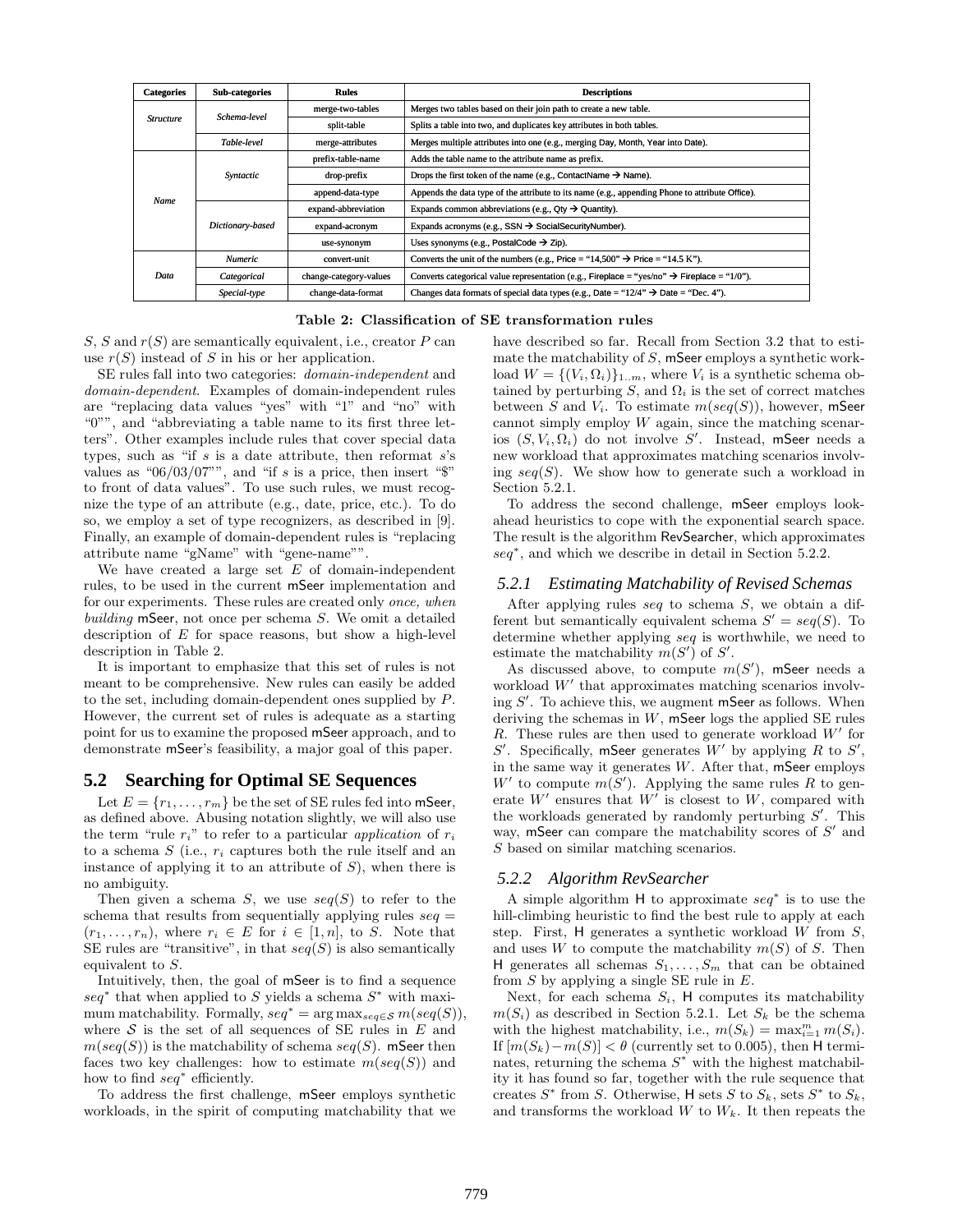search, starting with  $S_k$ .

In each search iteration, algorithm H finds and applies a single SE rule. Hence, it explores the search space rather "slowly", and at the same time is myopic. To address both problems, we develop algorithm RevSearcher. This algorithm works exactly like H, except that in each iteration it finds and applies a set of SE rules, instead of a single one (see the pseudocode in Figure 4). We now describe how RevSearcher finds this set of rules.

**Compatible Rules:** Let  $U$  be a set of SE rules. The result of applying U to S, denoted as  $U(S)$ , is meaningful only if the rules in  $U$  are *compatible*, in the sense that applying them in any order still results in the same schema  $U(S)$ . We say that two SE rules are *compatible* if they either apply to different attributes, or to different aspects of the same attribute (e.g., one applies to its name, and the other applies to its data values). Then we say that  $U$  is a *compatible set* if any two rules in  $U$  are compatible.

Finding the Best Set of Compatible Rules: In each search iteration, RevSearcher finds and applies a compatible set  $U^*$  of SE rules that maximizes matchability. Unlike  $H$ which enumerates all rules, RevSearcher cannot enumerate and evaluate all compatible sets, because there are often too many of them (if there are  $n$  SE rules, there may be up to  $2^n$  such sets). Consequently, RevSearcher finds  $U^*$  greedily as follows.

Consider the first iteration, where RevSearcher starts with S. First, RevSearcher applies all SE rules to S and computes the matchability of all resulting schemas, just like H does, adding those rules that produce schemas with higher matchability than  $S$  to a set  $U$ . Next, RevSearcher computes the gain of each rule in  $U$  (defined below), adds the rule with maximum gain to  $U^*$  (which is initially empty), recomputes the gain of each remaining rule, then adds the rule that has maximum gain and that is compatible with all rules already in  $U^*$ , and so on. The iteration stops when U is empty or contains only rules that are either incompatible with some rules in  $U^*$  or of zero gain. This is the set of SE rules  $U^*$ that RevSearcher uses for the first iteration. Finding  $U^*$  for subsequent iterations is carried out in a similar fashion (see pseudocode in Figure 4).

Computing Gain of a Rule: All that remains is to describe computing the gain of a rule  $r$ , which measures the potential increase in matchability that applying r can bring. At first glance, it appears that this gain can be computed as  $gain(r) = m(r(S)) - m(S)$ , that is, the increase in matchability between S and the schema  $r(S)$  obtained by applying r to  $S$ .

However, we found that applying this gain definition is not effective. For example, one might have two compatible rules,  $r_1$  and  $r_2$ , that apply to the same attribute a of S (e.g., one to a's data values and one to a's name). Suppose they both increase the matchability of S. Then with the above gain definition, RevSearcher will add both of them to  $U^*$ . However, it may be the case that when applied together, they cancel the effects of each other. Consider a matching scenario where attribute  $a = none$ , but the matching system predicts  $a = b$  (reason  $R_1$  in Table 1). Both  $r_1$  and  $r_2$  reduce the errors in matching  $a$  by moving  $a$  away from  $b$ . In the meantime, however, they undesirably move a closer to some attribute c. Although applying either rule in isolation does not incur the incorrect match  $a = c$ , applying them both

**Input:** Schema S, set of SE rules  $U = \{r_1, r_2, \dots, r_n\}$ <br>**Output:** maximal set of compatible rules  $U^*$ 1. Compute the matchability  $m(S)$  of schema S; 2. For each  $r_i$  in  $U$  do 2.1 Compute the matchability  $m(r_i(S))$  of schema  $r_i(S)$ ; 2.2 If  $m(r_i(S)) < m(S)$  then Remove  $r_i$  from  $U$ ; 3. Compute the matchability  $m(a_i, S)$  for each attribute  $a_i$  in S; 4. Let  $m^*(a_i) = m(a_i, S)$ , for each  $a_i$  in S; 5.  $U^* = \phi;$ 6. For each  $r_i$  in U do 6.1 If  $r_i$  is compatible with all rules in  $U^*$  then Compute the matchability  $m(a_j, r_i(S))$  for each  $a_j$  in  $r_i(S)$  $gain(r_i) = \sum_j \max\{[m(a_j, r_i(S)) - m^*(a_j)], 0\};$ 7.  $k = \arg \max_i (gain(r_i));$ 8. If  $gain(r_k) > 0$  then 8.1 Remove  $r_k$  from U, and add  $r_k$  to  $U^*$ ; 8.3  $m^*(a_j) = \max[m(a_j, r_k(S)), m^*(a_j)]$ , for each  $a_j$  in S; 8.4 Goto Step 6; 9 Return  $U^*$ ;

#### Figure 4: The procedure that RevSearcher uses to find the best set of rules in each iteration)

might. This suggests that RevSearcher should select only one rule, which gives a higher matchability.

To alleviate this problem, we explore a different gain definition. Specifically, we define the gain of a rule  $r$  to be the total increase in matchability of the attributes  $a_1, \ldots, a_n$  of S:

$$
gain(r) = \sum_{i=1}^{n} \max \{ [m(a_i, r(S)) - m^*(a_i)], 0 \},\
$$

where  $m(a_i, r(S))$  is the matchability of attribute  $a_i$  in schema  $r(S)$  (if  $a_i$  does not exist in  $r(S)$ , then we set  $m(a_i, r(S))$ to 0, indicating that  $r$  does not contribute to any gain on matchability of  $a_i$ ). Furthermore,  $m^*(a_i)$  is the maximal matchability that  $a_i$  has achieved so far.  $m^*(a_i)$  is initially set to be  $m(a_i, S)$ , the matchability of attribute  $a_i$  in S. It is set to be  $m(a_i, r(S))$  every time RevSearcher adds a rule r to  $U^*$  and  $m(a_i, r(S))$  is higher than  $m^*(a_i)$  at that point.

Note that  $gain(r)$  is "conservative" in the sense that it "discourages" applying multiples rules to one attribute when subsequent changes to the attribute do not increase its matchability further. Also, it is "optimistic" in the sense that whenever  $m(a_i, r(S))$  is lower than  $m^*(a_i)$ , this definition does not "punish"  $r$ ; it simply sets the contribution of  $r$  to  $a_i$  to 0. Otherwise, it tends to underestimate the actual benefit of r, and RevSearcher ends up selecting fewer rules than it could.

# **6. EMPIRICAL EVALUATION**

We now describe experiments with mSeer. First, we ranked a set of schemas according to matchability with (a) synthesized schemas, and (b) real schemas. The rankings strongly agree with one another. We thus conclude that for estimating matchability, synthesized schemas provide a promising proxy for using difficult-to-obtain real schemas.

Second, we provide anecdotal evidence that matchability reports produced by mSeer can help a schema designer identify likely matching problems.

Third, once we had revised a schema using the revisions suggested by mSeer, we matched it against a set of real schemas, and showed that we could improve matching accuracy by 1.3-15.2% for 17 out of 20 schemas across four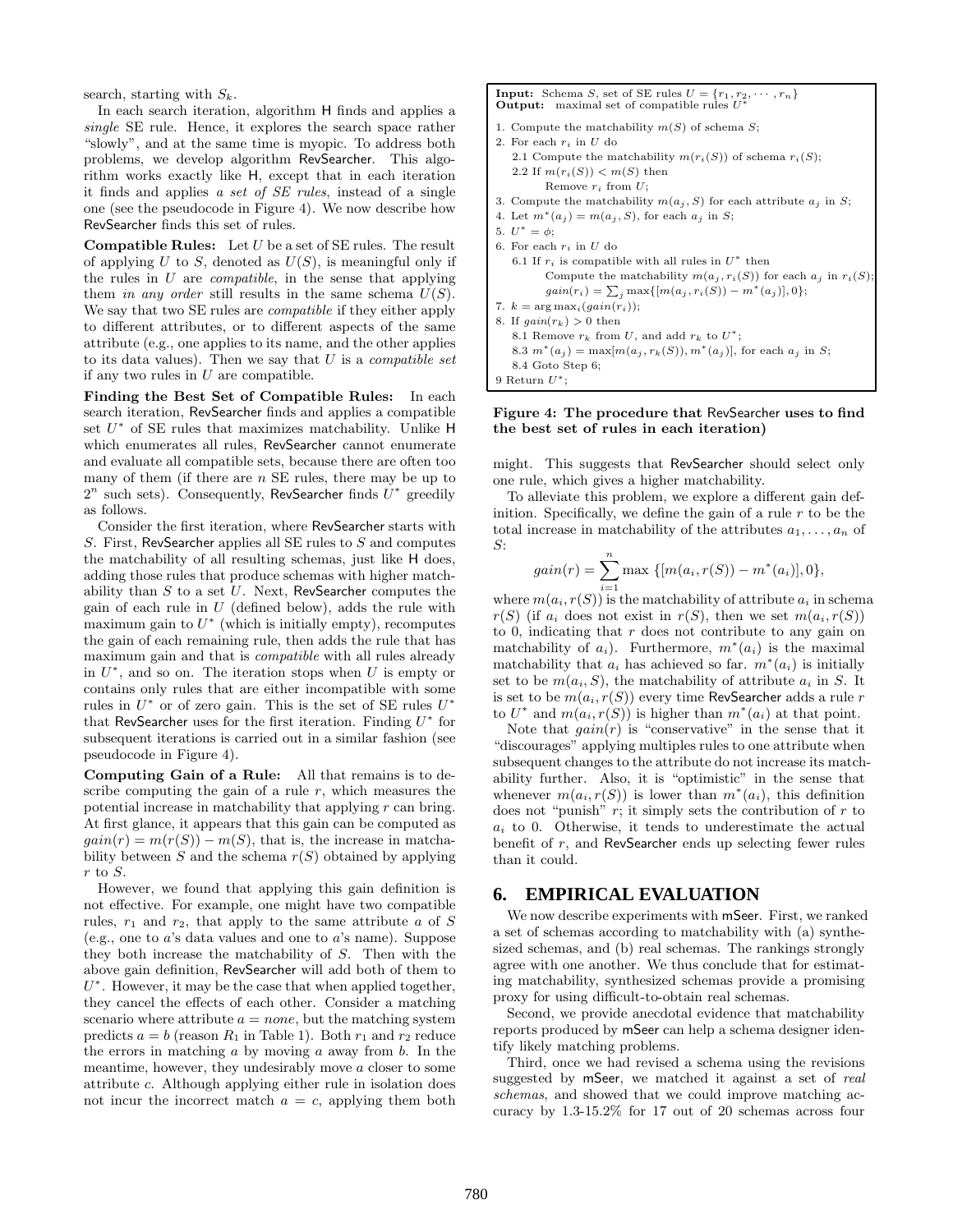| Domain      |         | $#$ tables | $#$ attributes |
|-------------|---------|------------|----------------|
|             | schemas | per schema | per schema     |
| Course      |         |            | $13 - 16$      |
| Inventory   | 10      |            | $9 - 11$       |
| Real Estate |         |            | 26-35          |
| Product     |         |            | 46-50          |

Table 3: Real-world domains in our experiments

domains (while obtaining no improvement or minimally reducing the accuracy by 0.2-0.3% on the remaining 3). The results thus suggest that mSeer is robust and can revise schemas to improve their matchability across a range of domains.

Finally, we showed that (a) the multi-appearance representation could further improve matching accuracy by 7.1% on average, (b) mSeer is robust for small changes in the size of the synthetic workload, and (c) it requires only a few data instances to do well. We now describe the experiments in detail.

# **6.1 Experimental Setup**

**Domains:** For research purposes, obtaining domains with a large number of realistic schemas is well-known to be difficult<sup>1</sup>. For our experiments, we obtained publicly available schemas [9, 12, 23] in four real-world domains, as shown in Table 3. "Course" contains university time schedules. "Inventory" describes business product inventories. "Real Estate" lists houses for sale, and "Product" stores product description of groceries.

Matching Systems: For experiments described in Sections 6.2-6.5, we employed a matching system called iCOMA, which consists of a name matcher, a decision-tree matcher, and a combiner. The name matcher compares names based on edit distance. The decision-tree matcher compares attributes based on their values, and the combiner combines the similarity scores of the matchers by taking their average. The name matcher and the combiner are taken from  $COMA++$ , a state-of-the-art matching library [3], and the decision-tree matcher is added to iCOMA from LSD [12], so that iCOMA can exploit data instances. For sensitivity analysis in Section 6.6, we also evaluated mSeer using a revised version of iCOMA, taken from COMA++.

Experimental Methodologies: We briefly describe the methodology employed for the main experiments (Section 6.4). In those experiments, for each domain in Table 3, we first randomly selected a schema to be the internal mediated schema S, then computed its average matching accuracy  $m$  with respect to the remaining schemas in the domain (treated as future schemas). Next, we applied mSeer to revise  $S$  into  $S^*$ . Then we computed the average matching accuracy  $m^*$  of  $S^*$ , again with respect to the remaining schemas in the domain. Finally, we report the difference  $m<sup>*</sup> - m$  as an estimate of the matchability improvement of S (using mSeer) in real-world scenarios.

# **6.2 Utility of the Matchability Concept**

We first examine what matchability scores can tell us. Since we estimate such scores using synthetic workloads, it is unlikely that they will be roughly the same as the true scores (that can be computed if we know the true set of target schemas). However, we hoped that they would help us rank schemas, given that such ranking lies at the heart of schema revision.

Consequently, we want to know that if we rank a set of schemas using (a) synthetic workloads, and (b) real schemas, how strongly would such rankings agree. Toward this end, in each domain, say Course, we first selected a schema S, then perturbed it using SE rules one rule at a time, to obtain a set of schemas  $S = \{S_1, \ldots, S_{10}\}.$ 

Next, we ranked the schemas in  $S$  in decreasing order of their matchability scores, computed using a synthetic workload. Since matchability scores vary depending on the particularities of a workload, we ranked a schema  $S_i \in \mathcal{S}$  higher than a schema  $S_i \in \mathcal{S}$  only if their scores differ by at least  $\epsilon$  (currently set to 0.005). We call the resulting ranked list SynList.

We then created TarList, a similar ranked list of the schemas in  $S$ , except now we computed their matchability scores using all schemas in Course other than S as a real-world target workload.

Finally, we computed the distance between SynList and TarList as the ratio between the number of disagreeing pairs (with respect to their rankings) and the total number of pairs. This is the Kendall distance, a popular IR measure of the distance between two rankings [10], adapted to our context.

We repeated the above process for all other schemas  $S$  in Course, then computed the average Kendall distance. These distances, for Course, Inventory, Real Estate, and Product, are 0.28, 0.22, 0.19, and 0.27, respectively. For comparison purposes, the average Kendall distance between TarList (the ranking produced using real-world schemas) and a randomly generated list, again for the above four domains, are 0.43, 0.44, 0.39, and 0.45, respectively, roughly twice the distances produced using the synthetic schemas. This suggests that matchability scores computed by mSeer are indeed useful in helping rank schemas with respect to their matchability. The schema revision results in Section 6.4 further quantify this degree of "usefulness", in showing that by using such rankings (produced with synthetic workloads), mSeer was able to revise schemas to improve their matchability across all four domains.

# **6.3 Usefulness of Matchability Reports**

We now provide anecdotal evidence that matchability reports produced by mSeer can help the schema creator identify likely matching problems. Table 4 shows snippets of matchability reports produced by mSeer (condensed and compiled in English, for exposition and space reasons). The reports cover two schemas: Product1 comes from Product domain, and TPCH is the publicly available schema of the wellknown TPC-H benchmark (see www.tpc.org/tpch), which we also experimented with to broaden our range of experience with mSeer. (We did not include TPCH in our other experiments because we could not obtain a set of schemas comparable to TPCH.)

Part 1 of Table 4 reports that iCOMA failed to match discount and discounted, and incorrectly matched discontinued and discounted. It is clear from examining this part that attributes discount and discontinued of schema Product1 are "too similar" (Case 3, see Section 4.1.1). In particular, their names share the string "disco", which can confuse a name

<sup>1</sup>The largest domain that we are aware of is Thalia at www.cise.ufl.edu/research/dbintegrate/thalia. But its schemas are in XML, hence are not suitable for the current experiments.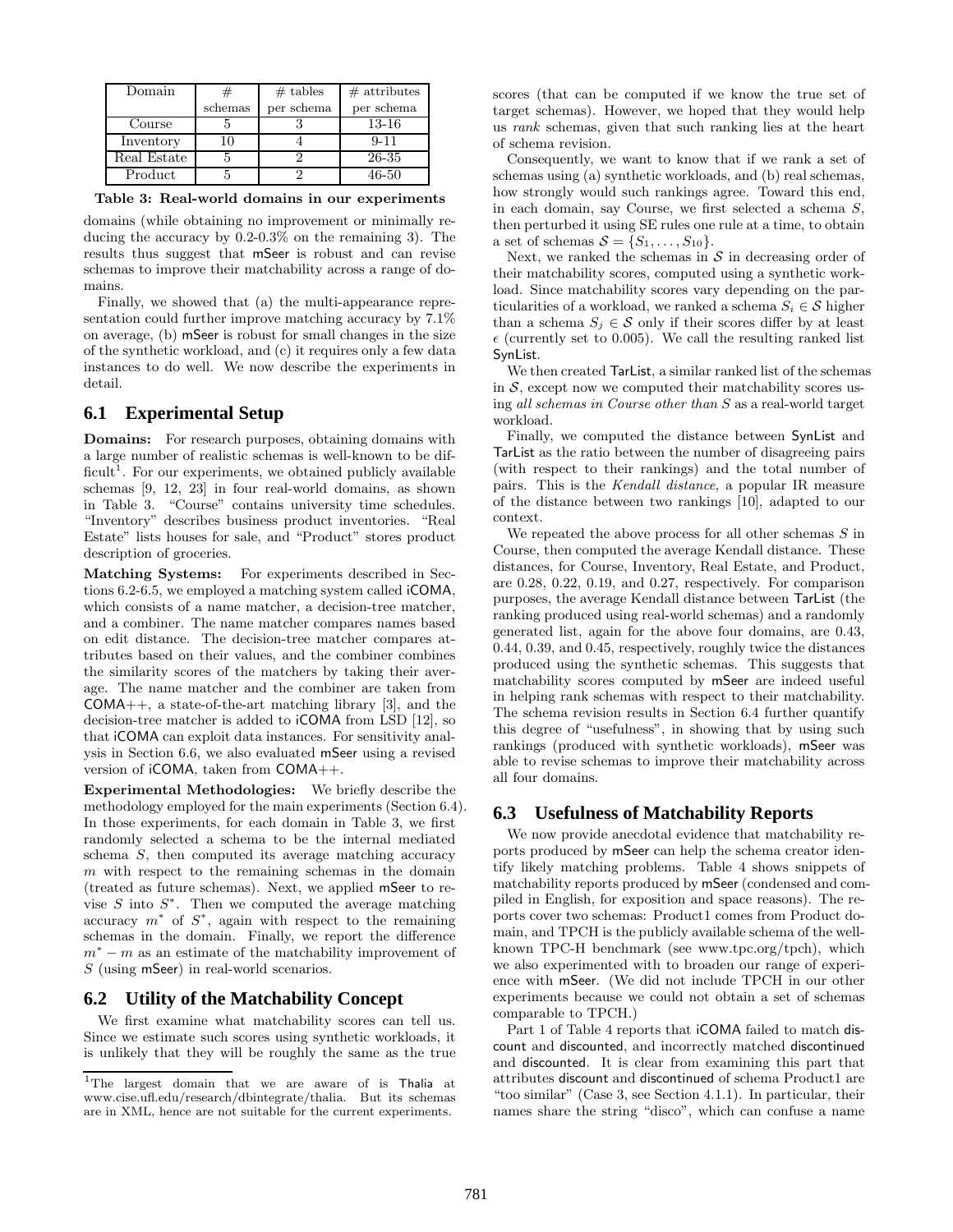

#### Table 4: Compilation of report snippets generated by mSeer

matcher (e.g., one using q-grams [3]). Given this, developer P can change the name, e.g., from "discontinued" to "terminated", then rerun mSeer, to see if the problem has been addressed.

Similarly, Part 2 of Table 4 reports that P MFGR failed to match P MANUFACTURER GROUP. Here, the abbreviation "MFGR" may have caused the names not to match. Note that the knowledge "MFGR" is an abbreviation of "MAN-UFACTURER GROUP" is highly domain specific. Since we simply cannot know if a particular matching system will possess such domain specific knowledge, it is better to revise the TPC-H schema to make it match aware by expanding such abbreviations.

Part 3 of Table 4 reveals a different problem. This part first reports that C COMMENT matched P COMMENT incorrectly. Given that both names share "COMMENT", this is not surprising. But then mSeer reports that C COMMENT also incorrectly matched P NOTES, despite the fact that their data values are quite different (one attribute records customer comments, while the other records product comments). A likely explanation for this is that the matching system knows "COMMENTS" is a synonym of "NOTES", and thus makes the latter incorrect match. To address this problem, it is important that the strings "C" and "P" in the names must be fully expanded (e.g., to "CUSTOMER" and "PRODUCT") to "push" the attributes away from each other as much as possible.

Other likely matching problems for the TPCH schema (that we found from the mSeer report) includes abbreviations such as "MK", the use of very short names for ID attributes (making all of them "confusable" with one another), and the merging of words without some separation characters, such as "RETAILPRICE" (instead of "RETAIL PRICE") and "ORDERSTATUS".

From working with several mSeer reports, we found that a promising future work direction would be to produce aids in designing easily matched mediated schemas. Some can be "best practice" rules for humans, e.g., "avoiding short prefixes that carry crucial information (such as P COMMENTS)", "avoiding very short names for ID attributes", etc. A richer direction would be to provide a library of idioms, to be used in constructing attribute names.

# **6.4 Automatic Schema Revision**

Next, we examine how well mSeer can revise a schema to



Figure 5: Matching accuracy of schemas produced by mSeer vs. that of the original schemas

improve its matchability. Figure 5 shows the results for all four domains, five schemas in each domain (Inventory has 10 schemas, from which we randomly selected five). Consider the very first schema, Homeseekers of Real Estate (at the topmost left corner of the figure). Here, the two bars show the average matching accuracy of the original schema and that of the schema produced by RevSearcher, respectively. This average accuracy is computed by matching against the target workload of Homeseekers, i.e., the set of all remaining schemas in Real Estate. Note that this target workload consists of real-world schemas; it approximates the true set of target schemas that Homeseekers will be matched against in the future. We generated the bars for other schemas similarly.

The results show that RevSearcher was effective in improving matching accuracy. RevSearcher was able to revise schemas to achieve higher accuracy in 17 out of 20 cases, by 1.3-15.2%. It did not improve accuracy in one case (on Rice), and reduced accuracy minimally in two cases (on Product2 and Product5), by 0.2-0.3%. The results thus suggest that mSeer is robust and can revise schemas to improve their matchability across a range of domains. As an aside, the current unoptimized version of mSeer took 96-814 seconds to produce a revised schema in the experiments, spending most of time in searching for compatible rule sets (Section 5.2.2). To reduce runtime, we are exploring better search techniques and ways to reuse results across matching steps to compute matchability scores incrementally.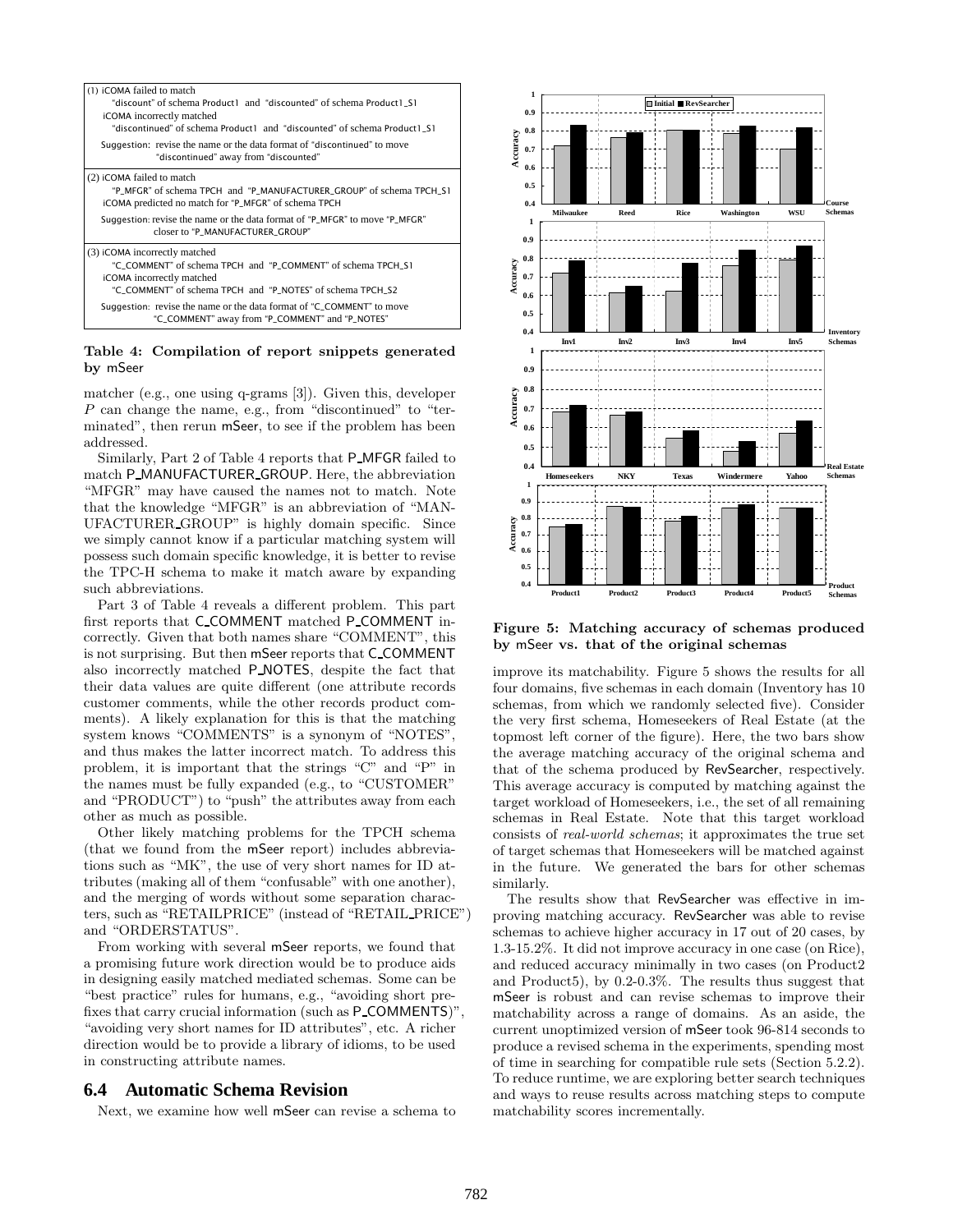

Figure 7: Accuracy with and without multiappearance representation

**Milwaukee Reed Rice Washington WSU Course Schemas**

**Inv1 Inv2 Inv3 Inv4 Inv5 Inventory Schemas**

Room for Improvement: How much better could mSeer revise a schema S if RevSearcher guided the search process using S's target workload, instead of a synthetic one? Figure 6 provides the answers for all four domains. In each domain, the three bars show the accuracies of the original schema, the schema produced by RevSearcher (using a synthetic workload), and the schema produced by a version of RevSearcher that uses the target workload, respectively. The accuracies are averaged over all sources in the domain.

The difference between the first and the third bar is the room for accuracy improvement. The results show that RevSearcher has done quite well. It achieves on average 69.7% of the improvement achievable with full knowledge (i.e., knowing the actual target workloads), demonstrating that its search strategy selects SE rules effectively. By expanding its set of SE rules, RevSearcher is likely to make inroads into the remaining 30%; and by pursuing an even better search strategy, RevSearcher can make further improvements, possibly beyond what is shown in the third bars.

# **6.5 Multi-Appearance Representation**

Next, we examine the utility of multi-appearance representation (MAR) in schema revision (see Section 4.1.3). Figure 7 shows the results for the real-world schemas in Course and Inventory (experiments on other domains show similar results). For each schema, the two bars show the accuracy of mSeer in single-appearance and multi-appearance settings, respectively, measured using the real schemas as the target workloads.

The results show that using MAR significantly improves the matchability of schemas, increasing accuracy in 9 out of 10 cases, on average by 5% in Course, and 3% in Inventory. MAR failed to improve accuracy in only one case (on Washington). This suggests that MAR is quite promising as a way to revise a schema with modest effort and yet making it more match aware.

# **6.6 Sensitivity Analysis**

Size of Synthetic Workload: Figure 8.a shows the accuracy of the revised schema that mSeer produces, as we vary the number of schemas in the synthetic workload W. In the figure the lines show average accuracies and the vertical bars show the maximum-minimum accuracy ranges. The results



Figure 8: Change in matching accuracy with respect to (a) size of synthetic workload, and (b) number of data instances



Figure 9: Matching accuracy with a new matching system

show that as  $W$ 's size increases from 1 to 20,  $W$  captures the results of more transformation rules, thus better representing true target workload. Consequently, matching accuracy increases and the maximum-minimum fluctuations decrease. After size 30-35, however, all transformation rules have been captured in  $W$ , and as the size increases further,  $W$ 's "distance" to the real workload increases, and its performance starts to decrease. This result is consistent with the observations in [23], for tuning matching systems. Overall, the results suggest an optimal workload size in the range of 20- 30. The results also show no abrupt degradation of accuracy, thus demonstrating that mSeer is robust for small changes in the workload size.

Number of Data Instances: Figure 8.b plots the accuracy averaged over all sources in Real Estate, as we vary the number of data instances available to mSeer (i.e., to the decision-tree matcher). We chose Real Estate because it has the most of data instances available. The results show that more data instances led to a slow steady climb in accuracy. However, the accuracy is already quite high (within 2% of the maximum accuracy achieved) for 3-5 data instances. This suggests that mSeer requires only a few data instances to do well, and thus does not impose an unduly heavy burden on the schema creator.

New Matching System for mSeer: Next, we examine the performance of mSeer with respect to a different matching system. Instead of using system iCOMA described earlier (in Section 6), we employed a new system where the name matcher compares names using TF/IDF instead of edit distance, and the combiner takes the maximum of the similarity scores instead of the average (see  $COMA++ [3]$ ).

Figure 9 summarizes the results with this new matching system, over all four domains. The results show that RevSearcher was able to revise schemas to improve accuracy in all four domains. RevSearcher for instance increased the average accuracy in Inventory by 5.7%. The results thus suggest that mSeer can be effective with more than one matching system.